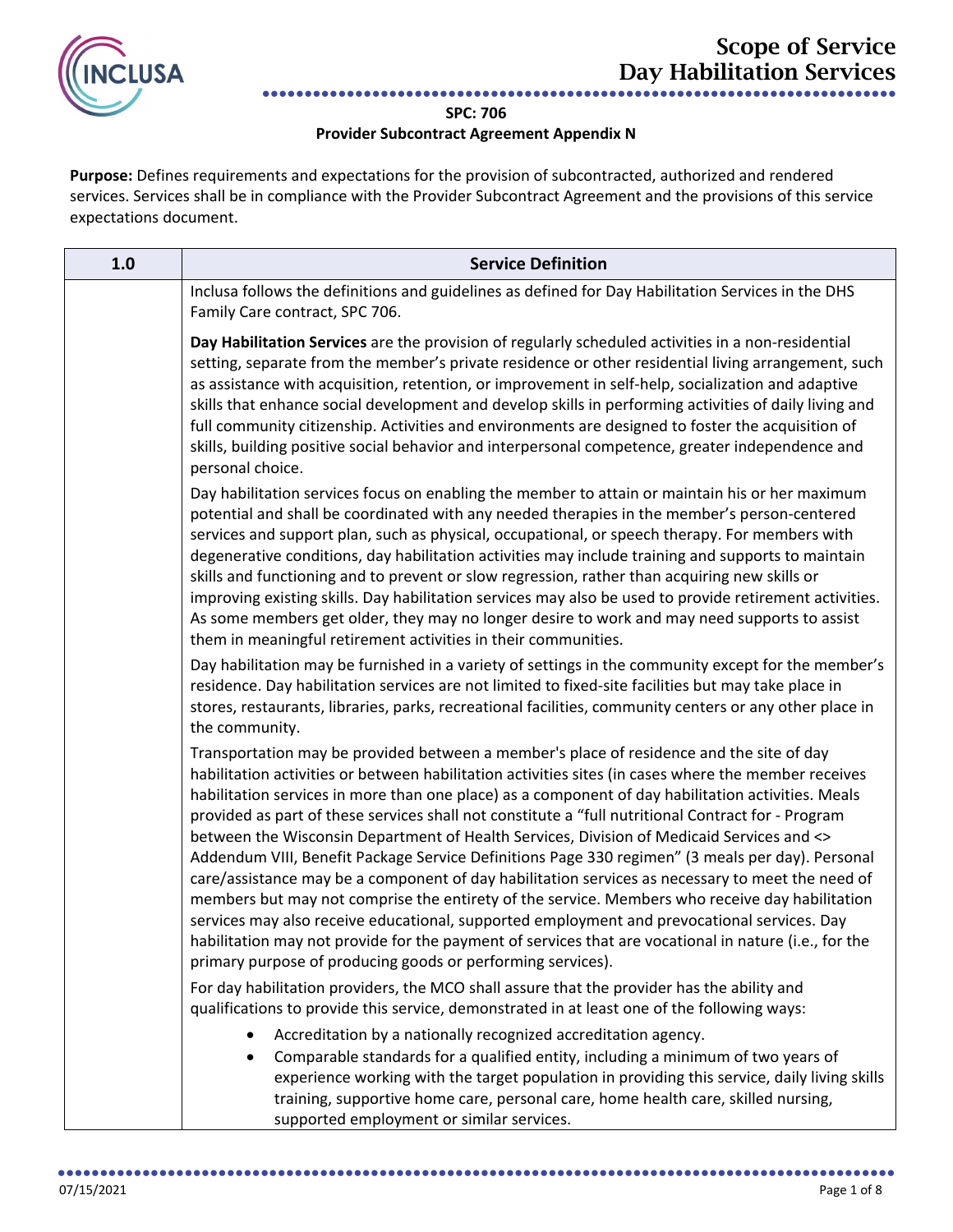| 2.0 | <b>Standards of Service</b>                                                                                                                                                                                                                                                                                                                                                                                                                                                                                                                             |
|-----|---------------------------------------------------------------------------------------------------------------------------------------------------------------------------------------------------------------------------------------------------------------------------------------------------------------------------------------------------------------------------------------------------------------------------------------------------------------------------------------------------------------------------------------------------------|
| 2.1 | Provider must follow the standards for Day Habilitation Services. This Scope of Service reflects<br>Inclusa policies and procedures.                                                                                                                                                                                                                                                                                                                                                                                                                    |
| 2.2 | Inclusa subcontracted providers of long-term care services are prohibited from influencing<br>members' choice of long-term care program, provider, or Managed Care Organization (MCO)<br>through communications that are misleading, threatening, or coercive. Inclusa and/or the WI<br>Department of Health Services may impose sanctions against a provider that does so.<br>Per Wisconsin Department of Health Services (DHS), any incidents of providers influencing member<br>choice in a Family Care program must be reported to DHS immediately. |
| 2.3 | Service must be provided in a manner which honors member's rights such as consideration for<br>member preferences (scheduling, choice of provider, direction of work), and consideration for<br>common courtesies such as timeliness and reliability.                                                                                                                                                                                                                                                                                                   |
| 2.4 | Provider must incorporate practices that honor members' beliefs, being sensitive to cultural<br>diversity and diverse cultural and ethical backgrounds, including supporting members with limited<br>English proficiency or disabilities, and regardless of gender, sexual orientation, or gender identity.<br>This includes fostering attitudes and interpersonal communication styles in staff and providers<br>which respect members' cultural backgrounds.                                                                                          |
| 3.0 | <b>Service Description</b>                                                                                                                                                                                                                                                                                                                                                                                                                                                                                                                              |
|     | SPC 706 - Day Habilitation Services<br>Day Habilitation providers shall provide for members in an environment conducive to meeting<br>individual outcomes that align with the non-residential home and community-based services setting<br>rules.                                                                                                                                                                                                                                                                                                       |
|     | Goals set for Community-Based Day Services are intended to be measurable.                                                                                                                                                                                                                                                                                                                                                                                                                                                                               |
| 3.1 | There is a distinct difference between Facility-Based and Community-Based Day Habilitation<br>Services (CBDS). The purpose of Community-Based Day Services is to expose members to<br>opportunities within the community that will lead to greater independence and a fuller life in their<br>community.                                                                                                                                                                                                                                                |
|     | Eighty percent (80%) or greater of the member's authorized time must be spent in a community<br>(non-facility) setting.                                                                                                                                                                                                                                                                                                                                                                                                                                 |
|     | Goals set for CBDS are to be measurable and consistent with each member's stated interest areas.<br>Activities that contribute to the member's community exploration, community participation,<br>independence, interpersonal competencies, and personal choice are required.                                                                                                                                                                                                                                                                           |
|     | The intent of CBDS service is to increase members' independence and participation in their<br>communities. A person-centered assessment and team-based planning process is used to develop<br>very specific goals and service timelines with members. As with facility-based prevocational<br>services, the goal is to assist members with enhancing their independence. Supports are<br>instructional in nature and focused on skill development in a variety of areas including, but not<br>limited to:                                               |
|     | Community involvement and volunteering with non-profit organizations as a means to<br>explore interest areas, to become comfortable with working alongside people without<br>disabilities, or to develop general skills helpful for integrated employment<br>Tours and information gathering at various community venues (civic centers, libraries,<br>recreation facilities, etc.)<br>Accessing community resources<br><b>Financial literacy</b><br>$\bullet$<br>Mobility and travel training<br>$\bullet$                                             |
|     | Safety and situational awareness                                                                                                                                                                                                                                                                                                                                                                                                                                                                                                                        |
|     | Self-awareness and self-advocacy                                                                                                                                                                                                                                                                                                                                                                                                                                                                                                                        |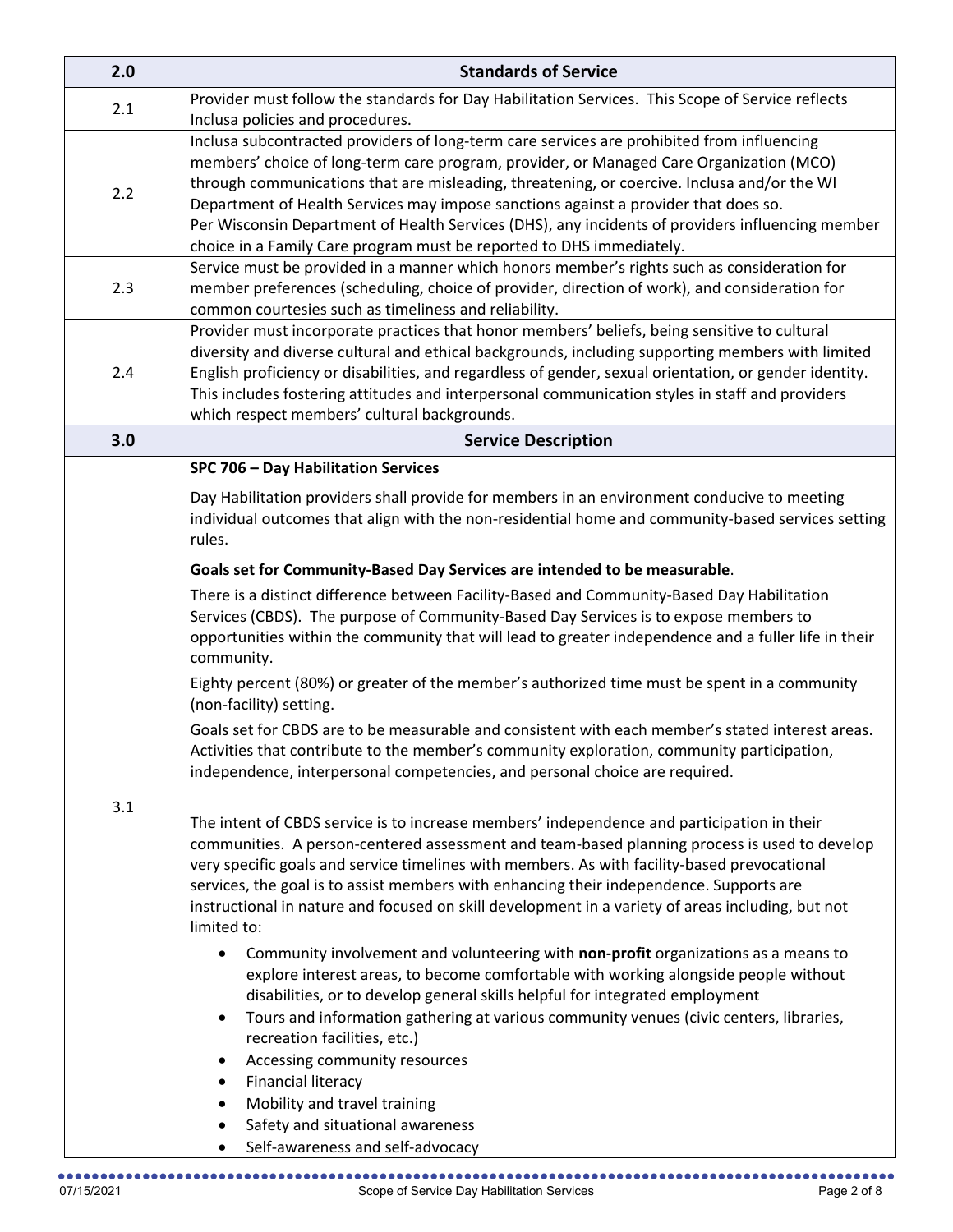|     | Problem solving and critical thinking<br>$\bullet$                                                                                                                                                                         |
|-----|----------------------------------------------------------------------------------------------------------------------------------------------------------------------------------------------------------------------------|
|     | Social skills and development<br>$\bullet$                                                                                                                                                                                 |
|     | Self-discovery and vocational exposure<br>٠                                                                                                                                                                                |
|     | Classroom-based activities that focus on skills and knowledge building or discovery activities<br>$\bullet$                                                                                                                |
|     | that support individual member goals.                                                                                                                                                                                      |
|     | Some examples are as follows:<br>$\circ$                                                                                                                                                                                   |
|     | Tech training                                                                                                                                                                                                              |
|     | Videos<br>٠                                                                                                                                                                                                                |
|     | Virtual tours                                                                                                                                                                                                              |
|     | Discovery type workbooks and interest workbooks<br>п.                                                                                                                                                                      |
|     | Peer to peer sharing                                                                                                                                                                                                       |
|     | Discover local communities thru virtual tours of business and informational                                                                                                                                                |
|     | interviews of local community members                                                                                                                                                                                      |
|     | Healthy living skills such as mobility, exercise and how to connect with<br>others                                                                                                                                         |
|     | Independent living skills such as online shopping, how to purchase and<br>٠<br>prepare items to eat                                                                                                                        |
|     | Service Provider works with the member and IDT to establish specific goals through assessment<br>and personal discovery. Members receive individualized supports to achieve their goals in small<br>groups.                |
|     | <b>Goals set for Facility-Based Day Services:</b>                                                                                                                                                                          |
|     | Day habilitation services for adults includes working with members in a group setting (small or<br>large) with program goals that may include, but are not limited to, activities of daily living and<br>community living. |
|     | Day services shall include at least one of the following:                                                                                                                                                                  |
|     | Independent living skills<br>$\bullet$                                                                                                                                                                                     |
|     | Mobility skills<br>٠                                                                                                                                                                                                       |
|     | Social, emotional, and personal development<br>$\bullet$                                                                                                                                                                   |
|     | <b>Communication skills</b><br>$\bullet$                                                                                                                                                                                   |
|     | Community access/Integration<br>$\bullet$                                                                                                                                                                                  |
|     |                                                                                                                                                                                                                            |
|     | Introduction to the meaning of work<br>$\bullet$                                                                                                                                                                           |
|     | Day services exclude:                                                                                                                                                                                                      |
|     | Services provided in a certified adult day care facility (SPC 102).                                                                                                                                                        |
|     | Pre-vocational services, work training experience, sheltered workshops and production<br>$\bullet$<br>piecework, paid or unpaid (SPC 108).                                                                                 |
|     | The day service program shall prepare a plan to meet each member's day service outcomes. This                                                                                                                              |
|     | member-specific day service plan must identify member outcomes, a plan to meet the outcomes,                                                                                                                               |
| 3.2 | and any support services needed by the member during their day service program such as personal                                                                                                                            |
|     | care assistance, medication administration, behavioral management plans, etc.                                                                                                                                              |
|     | Recreational activities may be allowed when those activities are approved as part of the Day                                                                                                                               |
|     | Habilitation, individualized plan, as related to specific therapeutic goals of the member.                                                                                                                                 |
|     | Transportation during habilitation activities is an expected component of day habilitation activities                                                                                                                      |
|     | and built into the negotiated rate. Transportation may be provided between a member's place of                                                                                                                             |
|     | residence and the site of day habilitation.                                                                                                                                                                                |
| 3.3 | Meals and snacks, when served, shall be served to meet the nutritional needs of participants while                                                                                                                         |
|     | taking into account food preferences.                                                                                                                                                                                      |
|     | Personal care/assistance may be a component of day habilitation services as necessary to meet the                                                                                                                          |
|     | need of members but may not comprise the entirety of the service.                                                                                                                                                          |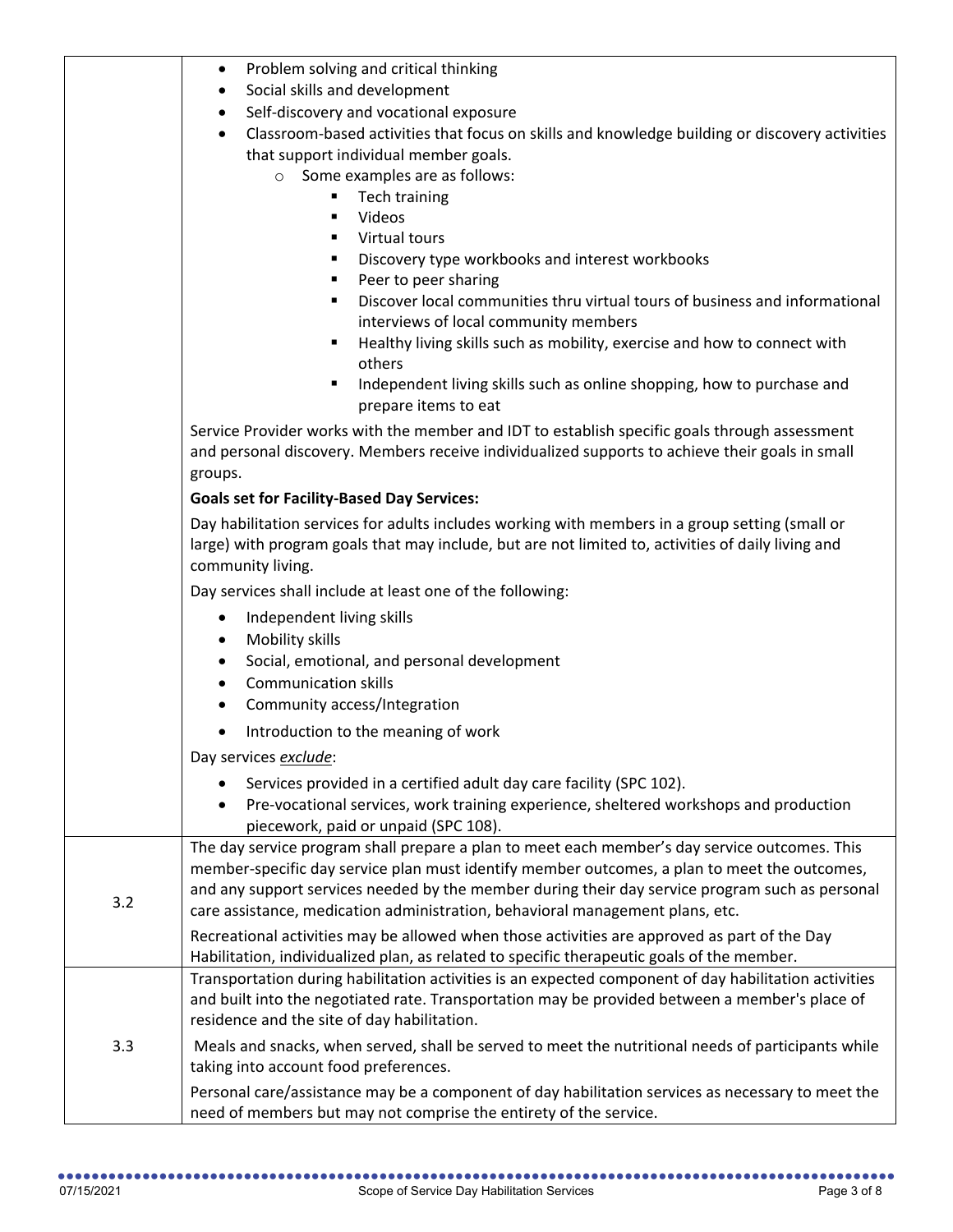| 3.4        | Members must be given the opportunity to direct some or all of their Day habilitation services<br>whenever possible to the extent of their ability and desire. The Inclusa teams must determine the<br>member's ability and/or desire to direct services by assessment and by observation and address this |
|------------|------------------------------------------------------------------------------------------------------------------------------------------------------------------------------------------------------------------------------------------------------------------------------------------------------------|
| 4.0        | in the member's plan.<br><b>Units of Service and Reimbursement Guidelines</b>                                                                                                                                                                                                                              |
|            | Adult Day Habilitation Services SPC 706 (Procedure Code T2021)                                                                                                                                                                                                                                             |
| 4.1        | Service is billed with the indicated SPC and procedure code at the quarter hour rate as defined in<br>Appendix A of the Provider Subcontract Agreement.<br>T2021 UA = Community Based service<br>T2021 UB = Facility Based Service<br>$\bullet$                                                            |
|            | <b>Remote Waiver Services and Interactive Telehealth</b>                                                                                                                                                                                                                                                   |
| 4.2        | Provider must include modifier 95 when submitting claims for services that are delivered remotely<br>or through telehealth.                                                                                                                                                                                |
| 5.0        | <b>Staff Qualifications and Training</b>                                                                                                                                                                                                                                                                   |
|            | Caregiver Background Checks - Providers will comply with all applicable standards and/or                                                                                                                                                                                                                   |
| 5.1        | regulations related to caregiver background checks and comply with Appendix H from the Inclusa<br>Subcontract Agreement.                                                                                                                                                                                   |
| 5.2        | Staff that provide services shall complete required training within six months of beginning                                                                                                                                                                                                                |
|            | employment unless training is needed before the staff can safely provide the service.                                                                                                                                                                                                                      |
|            | Provider agency must orient and train their staff on the Family Care Program and Inclusa. Support                                                                                                                                                                                                          |
| 5.3        | materials regarding the Family Care Program are available on the Inclusa website at:<br>www.inclusa.org                                                                                                                                                                                                    |
|            | The provider agency must ensure that staff have received training on the following subjects                                                                                                                                                                                                                |
|            | pertaining to the individuals served:                                                                                                                                                                                                                                                                      |
|            | 1) Policy, procedures and expectations of Inclusa including training on:                                                                                                                                                                                                                                   |
|            | a. Inclusa member rights and responsibilities                                                                                                                                                                                                                                                              |
|            | b. Provider rights and responsibilities                                                                                                                                                                                                                                                                    |
|            | c. Record keeping and reporting                                                                                                                                                                                                                                                                            |
|            | d. Arranging backup services if the caregiver is unable to make a scheduled visit                                                                                                                                                                                                                          |
|            | e. Other information deemed necessary and appropriate                                                                                                                                                                                                                                                      |
| 5.4        | Information about individuals to be served including information on individual's specific<br>2)                                                                                                                                                                                                            |
|            | disabilities, abilities, needs, functional deficits, strengths and preferences. This training                                                                                                                                                                                                              |
|            | should be person specific for the people to be served and generally focused.                                                                                                                                                                                                                               |
|            | Recognizing and appropriately responding to all conditions that might adversely affect the<br>3)<br>member's health and safety including how to respond to emergencies and member-related                                                                                                                  |
|            | incidents.                                                                                                                                                                                                                                                                                                 |
|            | Interpersonal and communication skills and appropriate attitudes for working effectively<br>4)                                                                                                                                                                                                             |
|            | with members.                                                                                                                                                                                                                                                                                              |
|            | Confidentiality laws and rules<br>5)                                                                                                                                                                                                                                                                       |
|            | Procedures for handling complaints<br>6)                                                                                                                                                                                                                                                                   |
| 5.5        | Staff shall be trained in recognizing abuse and neglect and reporting requirements.                                                                                                                                                                                                                        |
| 5.6        | Services provided by anyone under the age of 18 shall comply with Child Labor Laws.                                                                                                                                                                                                                        |
| 6.0        | <b>Supervision and Staff Adequacy</b>                                                                                                                                                                                                                                                                      |
| 6.1<br>6.2 | The provider agency shall maintain adequate staffing to meet the needs of members referred by                                                                                                                                                                                                              |
|            | Inclusa and accepted by the agency for service.                                                                                                                                                                                                                                                            |
|            | Providers must have an acceptable backup procedure, including notification of member and agency<br>when provider is unable to show for a scheduled visit.                                                                                                                                                  |
|            | Provider agency will ensure:                                                                                                                                                                                                                                                                               |
| 6.3        | Staff are supervised and assessed to assure they are working effectively and collaboratively<br>$\bullet$                                                                                                                                                                                                  |
|            | with members by conducting adequate on-site supervision and review.                                                                                                                                                                                                                                        |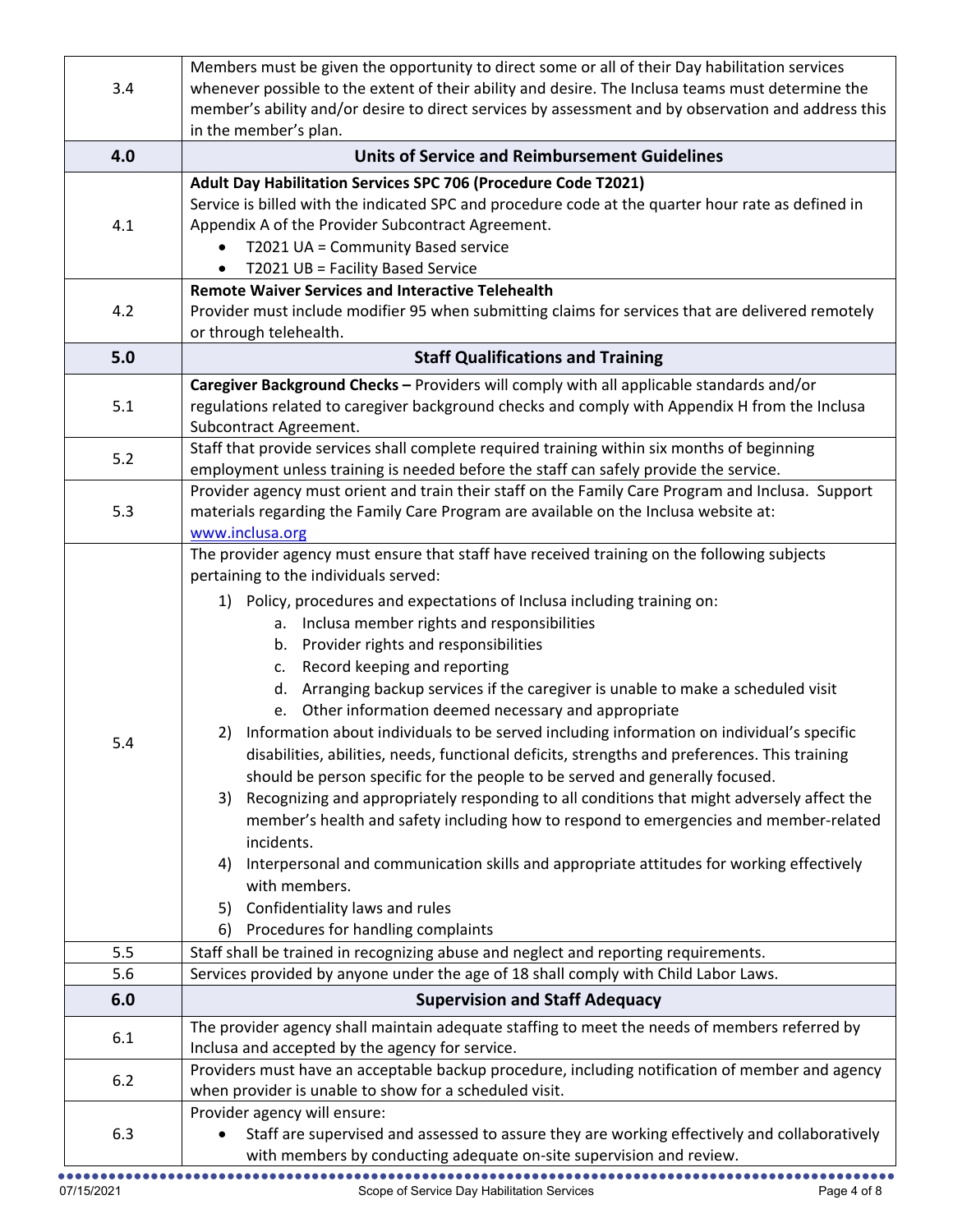|     | Performance issues with staff are addressed promptly, Inclusa teams are kept informed<br>$\bullet$                                                                                                                                                                                                                                                                                                                                                              |
|-----|-----------------------------------------------------------------------------------------------------------------------------------------------------------------------------------------------------------------------------------------------------------------------------------------------------------------------------------------------------------------------------------------------------------------------------------------------------------------|
|     | about significant issues that affect the Inclusa member.<br>Supervisory staff are involved in assessment, goal planning and tracking, and supervision for                                                                                                                                                                                                                                                                                                       |
|     | Inclusa members.                                                                                                                                                                                                                                                                                                                                                                                                                                                |
|     | Provider staff are working collaboratively and communicating effectively with Inclusa staff                                                                                                                                                                                                                                                                                                                                                                     |
| 7.0 | <b>Service Referral and Authorization</b>                                                                                                                                                                                                                                                                                                                                                                                                                       |
| 7.1 | The Inclusa team will provide a written service referral form to the provider agency which specifies<br>the expected outcomes, amount, frequency, and duration of services.                                                                                                                                                                                                                                                                                     |
| 7.2 | The provider agency must notify the Inclusa team within 2 business days of receiving a referral<br>regarding the ability to accept the member for services. If the referral is accepted, notification<br>should also include the anticipated start date or any delays in staffing by the requested start date.<br>The provider agency must continue to report status of an open referral on a weekly basis to the<br>Inclusa team until the referral is filled. |
| 7.3 | The Inclusa team will issue a new written referral form when the tasks assigned, amount, frequency,<br>or duration of the service changes.                                                                                                                                                                                                                                                                                                                      |
| 7.4 | The provider agency will retain copies of the referral forms in the agency file as proof of<br>authorization.                                                                                                                                                                                                                                                                                                                                                   |
|     | <b>Authorizations for Member Services</b>                                                                                                                                                                                                                                                                                                                                                                                                                       |
|     | The Inclusa Provider Portal is used by providers to obtain information about current authorizations.<br>In addition, the provider must use the portal to acknowledge all new authorizations. The provider<br>agency is responsible for ensuring that only currently employed and authorized staff have access to<br>the provider portal, and for using the member authorization information available on the portal to<br>bill for services accurately.         |
|     | For authorization needs such as new authorizations, additional units, or missing authorizations,<br>during normal Inclusa business hours (8:00 a.m. to 4:30 p.m.) the provider should contact the<br>Inclusa team (Community Resource Coordinator or Health and Wellness Coordinator).                                                                                                                                                                          |
| 7.5 | If your authorization request is an emergent need impacting the member's health and safety and<br>you cannot reach the Inclusa team:                                                                                                                                                                                                                                                                                                                            |
|     | During Inclusa business hours - call 877-622-6700 and press 0 for assistance.                                                                                                                                                                                                                                                                                                                                                                                   |
|     | After Inclusa business hours - call 877-622-6700 and press 9 to be connected to our<br>$\bullet$<br>after-hours support.                                                                                                                                                                                                                                                                                                                                        |
|     | Questions regarding billing or claims for current Day Habilitation Services authorizations and<br>requests for Provider Portal assistance should be directed to the Inclusa Transportation-<br>Employment Support Team at ACS-Transportation-Employment@inclusa.org or<br>888-544-9353, ext. 4.                                                                                                                                                                 |
|     | <b>Remote Waiver Services and Interactive Telehealth</b>                                                                                                                                                                                                                                                                                                                                                                                                        |
|     | Provider may not require members to receive a service via interactive telehealth or remotely if in-<br>person service is an option.                                                                                                                                                                                                                                                                                                                             |
|     | 1. Remote Waiver Services                                                                                                                                                                                                                                                                                                                                                                                                                                       |
| 7.6 | Remote waiver services are waiver services delivered using audiovisual communication<br>technology that permits 2-way, real-time, interactive communications between a provider<br>and a member. Remote waiver services do not include communications delivered solely by<br>audio-only telephone, facsimile machine, or electronic mail. The IDT cannot require the use<br>of remote services to authorize the service.                                        |
|     | The IDT must first determine the service is necessary to support an outcome by using the<br>RAD or other Department approved alternative and then determine whether it can be<br>authorized remotely.                                                                                                                                                                                                                                                           |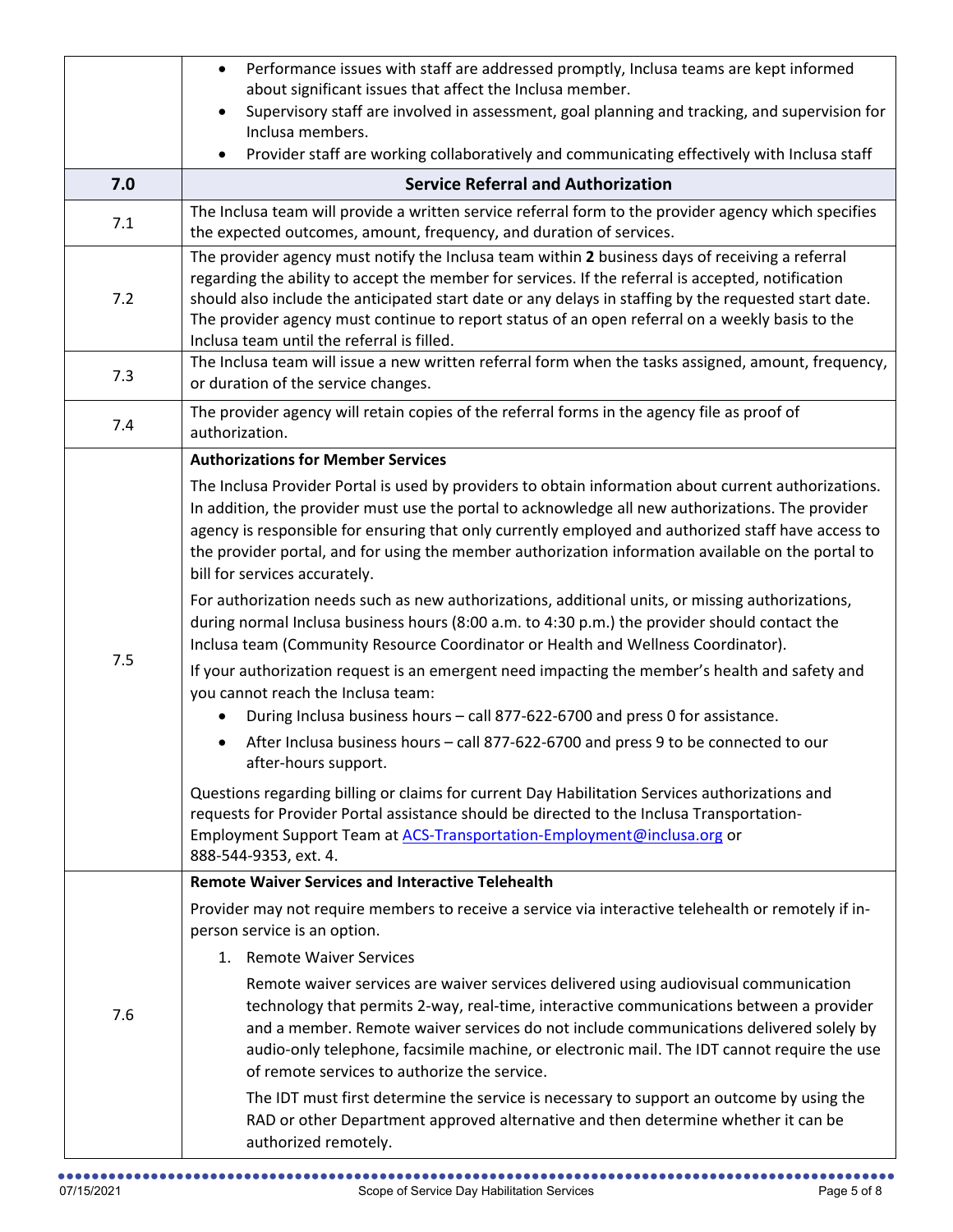|     | To authorize a waiver service for remote delivery, the IDT must:                                                                                                                                                                                                                                                                                                                                                                                                                                                                                                                                                                                                                                                                                                                                                          |
|-----|---------------------------------------------------------------------------------------------------------------------------------------------------------------------------------------------------------------------------------------------------------------------------------------------------------------------------------------------------------------------------------------------------------------------------------------------------------------------------------------------------------------------------------------------------------------------------------------------------------------------------------------------------------------------------------------------------------------------------------------------------------------------------------------------------------------------------|
|     | Determine that the service can be delivered remotely with functional equivalence to<br>a.<br>face to face as the in-person service. Functional equivalence exists when a there is no<br>reduction in quality, safety, or effectiveness of the in-person service because it is<br>delivered by using audiovisual telecommunication technology.<br>Obtain informed consent from the member to receive the service remotely.<br>b.<br>Determine that the member has the proper equipment and connectivity to participate<br>c.<br>in the service remotely. The MCO is not required to provide the proper equipment and<br>connectivity to enable the member to access the service remotely.                                                                                                                                  |
|     | 2. State Plan Services via Interactive Telehealth                                                                                                                                                                                                                                                                                                                                                                                                                                                                                                                                                                                                                                                                                                                                                                         |
|     | Interactive telehealth is telehealth delivered using multimedia communication technology<br>that permits 2-way, real-time, interactive communications between a certified provider of<br>Medical Assistance at a distant site and the Medical Assistance recipient or the recipient's<br>provider.                                                                                                                                                                                                                                                                                                                                                                                                                                                                                                                        |
| 8.0 | <b>Communication, Documentation and Reporting Requirements</b>                                                                                                                                                                                                                                                                                                                                                                                                                                                                                                                                                                                                                                                                                                                                                            |
| 8.1 | Inclusa communicates with providers regularly in the following formats:<br>Vendor forums<br>Mass notifications via email, fax, or mail<br>Notices for expiring credentialing<br>Notices are sent to providers via email when the provider has email available to ensure timeliness<br>of communication.<br>Provider agencies are required to ensure Inclusa Community Resources/Provider Relations (CR/PR)<br>staff, Inclusa teams, guardians, and other identified members of the interdisciplinary team for a<br>member have accurate and current provider contact information to include address, phone<br>numbers, fax numbers, and email addresses.<br>Providers can update their information by contacting Provider Relations at 877-622-6700 (select<br>Option 2, then Option 3) or ProviderRelations@inclusa.org. |
| 8.2 | The provider agency shall report to the Inclusa team whenever:<br>1) There is a change in service provider<br>There is a change in the member's needs or abilities<br>2)<br>3) The member is not available for scheduled services (within 24 hours unless an alternate<br>date is scheduled between provider and member)                                                                                                                                                                                                                                                                                                                                                                                                                                                                                                  |
| 8.3 | <b>Member Incidents</b><br>Provider agencies shall report all member incidents to the Inclusa team. Providers must promptly<br>communicate with the Inclusa team regarding any incidents, situations or conditions that have<br>endangered or, if not addressed, may endanger the health and safety of the member.<br>Acceptable means of communicating member incidents to the Inclusa team would be via phone, fax<br>or email within 24 hours. Additional documentation of incidents may be requested by the team or<br>Inclusa Quality Assurance.<br>Incident reporting resources and training are available in the Providers section of the Inclusa<br>website at www.inclusa.org.                                                                                                                                   |
| 8.4 | The provider agency shall give at least 30 days' advance notice to the Inclusa team when it's unable<br>to provide authorized services to an individual member. The provider agency shall be responsible to<br>provide authorized services during this time period.<br>The Inclusa team or designated staff person will notify the provider agency when services are to be<br>discontinued. The Inclusa team will make every effort to notify the provider at least 30 days in<br>advance.                                                                                                                                                                                                                                                                                                                                |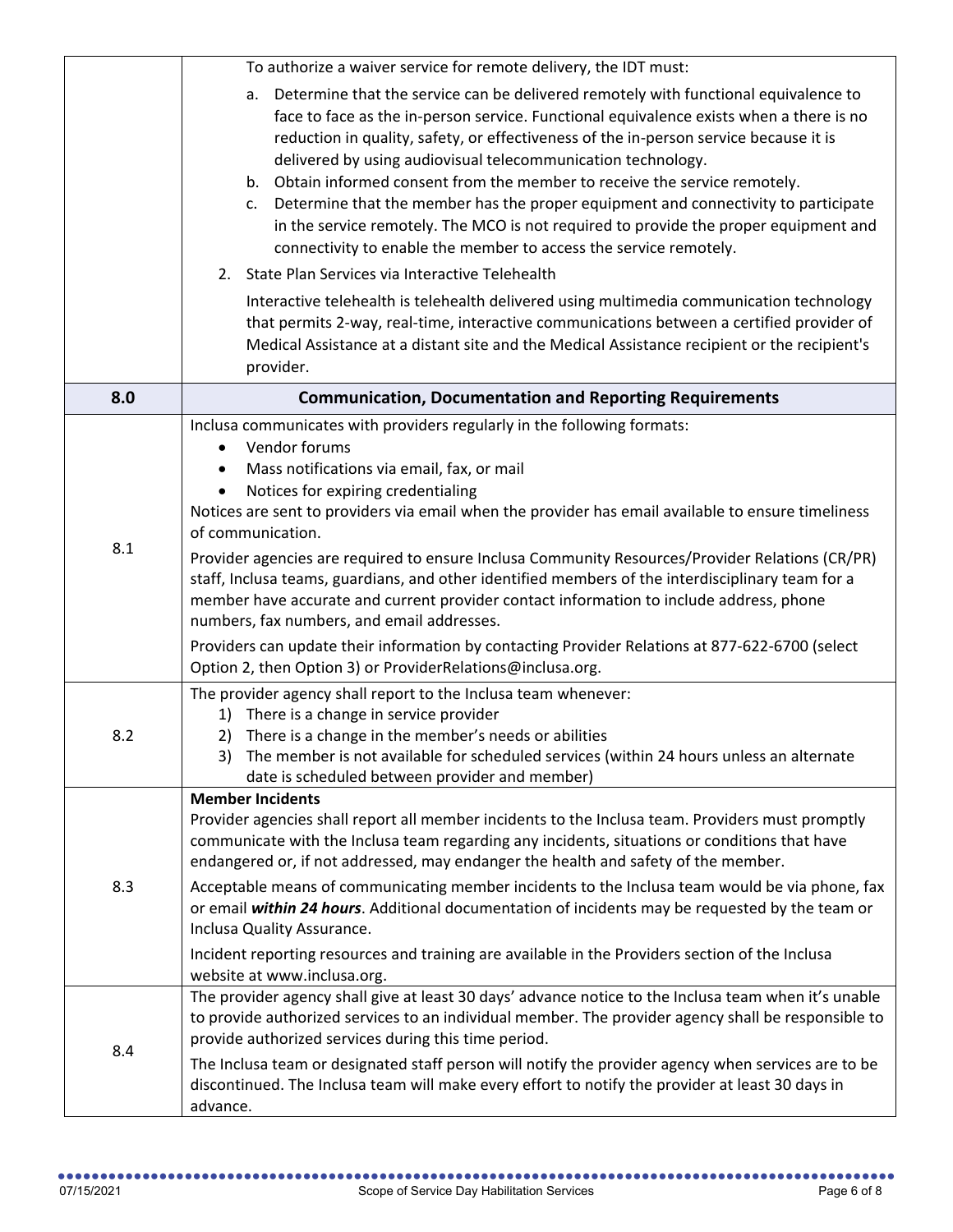| 8.5 | The provider agency must maintain the following documentation and make available for review by<br>Inclusa upon request.<br>Provider meets the required standards for applicable staff qualification, training, and<br>programming.<br>Verification of criminal, caregiver and licensing background checks as required.<br>Policy and procedure related to supervision methods by the provider agency including<br>$\bullet$<br>frequency, intensity, and any changes in supervision.<br>Policy and procedure for responding to complaints, inappropriate practices or matters                                                                                                                                                                                                                                                                                                                                                                                                                                                                                                                                                                                                                                                                                                                                                                   |
|-----|-------------------------------------------------------------------------------------------------------------------------------------------------------------------------------------------------------------------------------------------------------------------------------------------------------------------------------------------------------------------------------------------------------------------------------------------------------------------------------------------------------------------------------------------------------------------------------------------------------------------------------------------------------------------------------------------------------------------------------------------------------------------------------------------------------------------------------------------------------------------------------------------------------------------------------------------------------------------------------------------------------------------------------------------------------------------------------------------------------------------------------------------------------------------------------------------------------------------------------------------------------------------------------------------------------------------------------------------------|
|     | qualifying as member-related incidents. The policy and procedure should also cover<br>expectation of work rules work ethics and reporting variances to the program supervisor.<br>Employee time sheets/visit records which support billing to Inclusa.<br>٠                                                                                                                                                                                                                                                                                                                                                                                                                                                                                                                                                                                                                                                                                                                                                                                                                                                                                                                                                                                                                                                                                     |
| 9.0 | <b>Quality Assurance</b>                                                                                                                                                                                                                                                                                                                                                                                                                                                                                                                                                                                                                                                                                                                                                                                                                                                                                                                                                                                                                                                                                                                                                                                                                                                                                                                        |
| 9.1 | <b>Purpose</b><br>Inclusa quality assurance activities are a systematic, departmental approach to ensuring and<br>recognizing a specified standard or level of care expected of subcontracted providers. These<br>methodologies are established to review and inspect subcontracted provider performance and<br>compliance.<br>Inclusa will measure a spectrum of outcomes against set standards to elicit the best picture of<br>provider quality.<br>Inclusa provider quality assurance practices:<br>1) Establish the definition of quality services,<br>2) Assess and document performance against these standards, and<br>3) Detail corrective measures to be taken if problems are detected.<br>It is the responsibility of providers and provider agencies to maintain the regulatory and contractual<br>standards as outlined in this section. Inclusa will monitor compliance with these standards to ensure<br>the services purchased are of the highest quality.<br>Resulting action may include recognition of performance at or above acceptable standards, working<br>with the provider to repair and correct performance if it is below an acceptable standard, or action<br>up to termination of services and/or contract should there be failure to achieve acceptable<br>standards and compliance with contract expectations. |
|     | <b>Quality Performance Indicators</b>                                                                                                                                                                                                                                                                                                                                                                                                                                                                                                                                                                                                                                                                                                                                                                                                                                                                                                                                                                                                                                                                                                                                                                                                                                                                                                           |
| 9.2 | Legal/Regulatory Compliance- evidenced by regulatory review with no deficiencies, type of<br>deficiency and/or effective and timely response to Statement of Deficiency<br>Education/Training of staff- Effective training of staff members in all aspects of their job,<br>including handling emergency situations. Established procedures for appraising staff<br>performance and for effectively modifying poor performance where it exists.<br>Performance record of contracted activities-<br>tracking of number, frequency, and outcomes of Inclusa Incident Reports related to<br>$\circ$<br>provider performance<br>tracking of successful service provision (member achieving goals/outcomes,<br>$\circ$<br>increased member independence and community participation, etc)<br>Contract Compliance- formal or informal review and identification of compliance with<br>Inclusa contract terms, provider service expectation terms, applicable policies/procedures<br>for Inclusa contracted providers<br>Availability and Responsiveness- related to referrals or updates to services, reporting and<br>communication activities with Inclusa staff.                                                                                                                                                                                   |